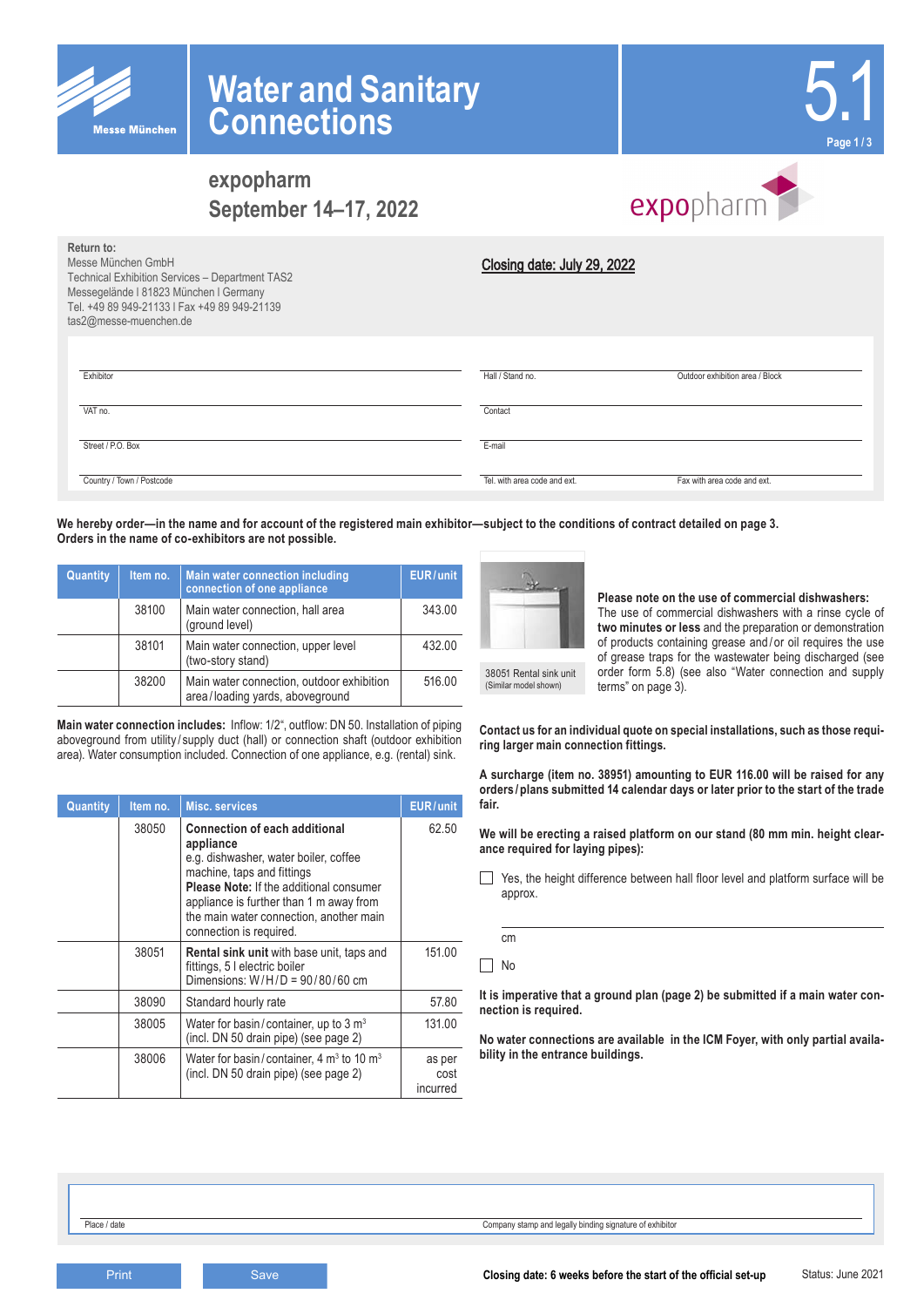



# **expopharm September 14–17, 2022**



**Return to:** Messe München GmbH

Technical Exhibition Services – Department TAS2 Messegelände l 81823 München l Germany Tel. +49 89 949-21133 l Fax +49 89 949-21139 tas2@messe-muenchen.de

| Exhibitor                 | Hall / Stand no.             | Outdoor exhibition area / Block |
|---------------------------|------------------------------|---------------------------------|
| VAT no.                   | Contact                      |                                 |
| Street / P.O. Box         | E-mail                       |                                 |
| Country / Town / Postcode | Tel, with area code and ext. | Fax with area code and ext.     |

Sketch of the stand with precise dimensions where the water connection and drain pipe and the wash basin or sink are to be installed. **Please mark the position of your stand by showing adjacent stands, aisles or hall entrances.**

Scale 1 : 100 (1 m = 1 cm) 1 : 50  $(1 m = 2 cm)$